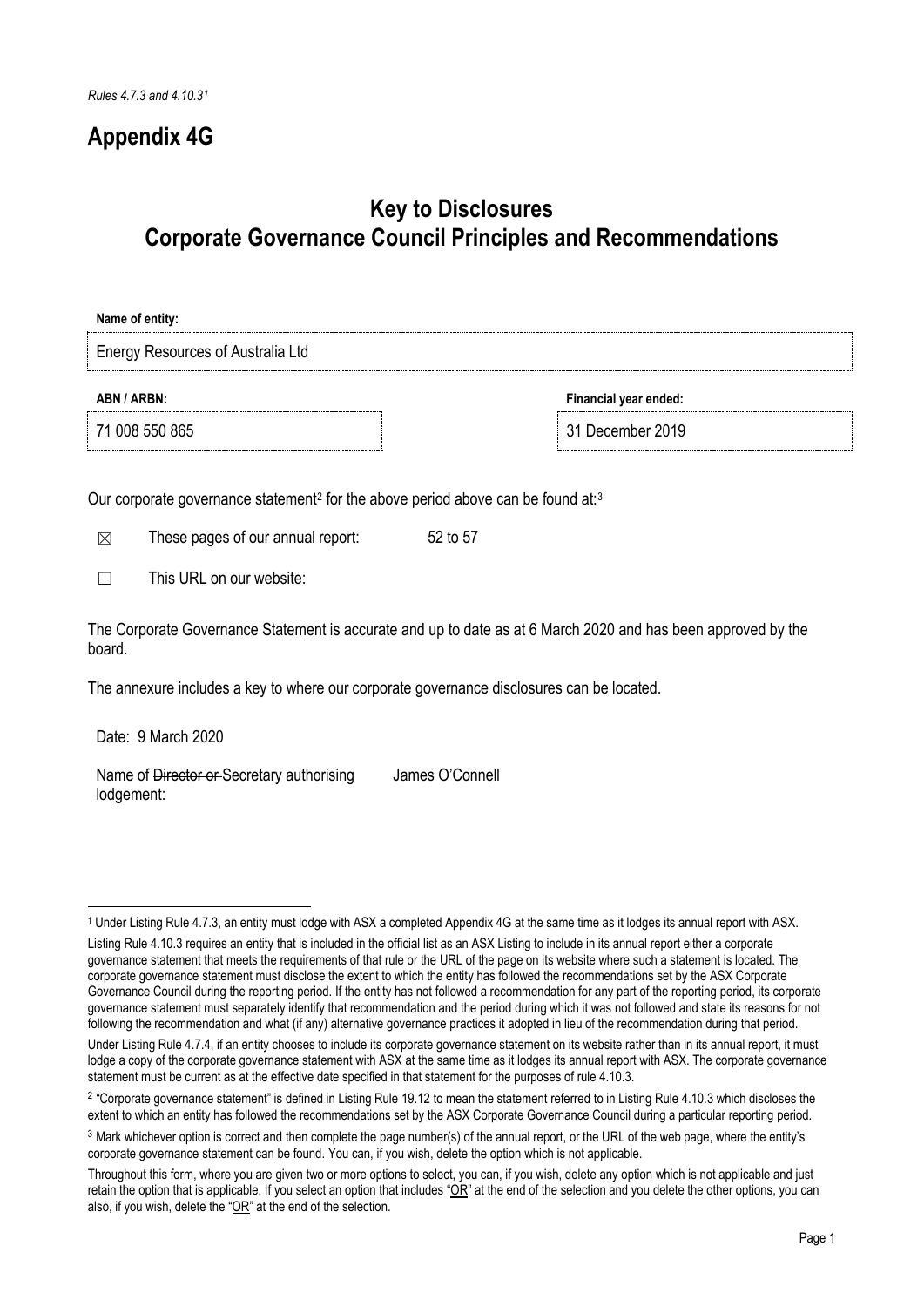## <span id="page-1-0"></span>**ANNEXURE – KEY TO CORPORATE GOVERNANCE DISCLOSURES**

-

| <b>Corporate Governance Council recommendation</b> |                                                                                                                                                                                                                                                                                                                                                         | We have followed the recommendation in full for the whole of the<br>period above. We have disclosed                                                                                                                                                                                                                                                                                                                                                 | We have NOT followed the recommendation in full for the whole<br>of the period above. We have disclosed <sup>4</sup>                                                                        |
|----------------------------------------------------|---------------------------------------------------------------------------------------------------------------------------------------------------------------------------------------------------------------------------------------------------------------------------------------------------------------------------------------------------------|-----------------------------------------------------------------------------------------------------------------------------------------------------------------------------------------------------------------------------------------------------------------------------------------------------------------------------------------------------------------------------------------------------------------------------------------------------|---------------------------------------------------------------------------------------------------------------------------------------------------------------------------------------------|
|                                                    | PRINCIPLE 1 - LAY SOLID FOUNDATIONS FOR MANAGEMENT AND OVERSIGHT                                                                                                                                                                                                                                                                                        |                                                                                                                                                                                                                                                                                                                                                                                                                                                     |                                                                                                                                                                                             |
| 1.1                                                | A listed entity should disclose:<br>the respective roles and responsibilities of its board and<br>(a)<br>management; and<br>those matters expressly reserved to the board and those<br>(b)<br>delegated to management.                                                                                                                                  | the fact that we follow this recommendation:<br>⊠<br>in our Corporate Governance Statement on page 52 of our<br>Annual Report OR<br>at [insert location]<br>and information about the respective roles and responsibilities of<br>our board and management (including those matters expressly<br>reserved to the board and those delegated to management):<br>$\bowtie$<br>at page 52 of the Annual Report in the Corporate Governance<br>Statement | an explanation why that is so in our Corporate Governance<br>Statement OR<br>we are an externally managed entity and this recommendation<br>$\Box$<br>is therefore not applicable           |
| 1.2                                                | A listed entity should:<br>undertake appropriate checks before appointing a person, or<br>(a)<br>putting forward to security holders a candidate for election,<br>as a director; and<br>provide security holders with all material information in its<br>(b)<br>possession relevant to a decision on whether or not to elect<br>or re-elect a director. | the fact that we follow this recommendation:<br>⊠<br>in our Corporate Governance Statement on pages 52 to 53 of<br>our Annual Report OR<br>L<br>at [insert location]                                                                                                                                                                                                                                                                                | an explanation why that is so in our Corporate Governance<br>$\Box$<br>Statement OR<br>we are an externally managed entity and this recommendation<br>$\Box$<br>is therefore not applicable |
| 1.3                                                | A listed entity should have a written agreement with each director<br>and senior executive setting out the terms of their appointment.                                                                                                                                                                                                                  | . the fact that we follow this recommendation:<br>$\boxtimes$<br>in our Corporate Governance Statement on page 53 of our<br>Annual Report OR<br>at [insert location]                                                                                                                                                                                                                                                                                | an explanation why that is so in our Corporate Governance<br>Statement OR<br>we are an externally managed entity and this recommendation<br>is therefore not applicable                     |
| 1.4                                                | The company secretary of a listed entity should be accountable<br>directly to the board, through the chair, on all matters to do with the<br>proper functioning of the board.                                                                                                                                                                           | the fact that we follow this recommendation:<br>$\boxtimes$<br>in our Corporate Governance Statement on page 54 of our<br>Annual Report OR<br>at [insert location]                                                                                                                                                                                                                                                                                  | an explanation why that is so in our Corporate Governance<br>$\Box$<br>Statement OR<br>we are an externally managed entity and this recommendation<br>$\Box$<br>is therefore not applicable |

<sup>&</sup>lt;sup>4</sup> If you have followed all of the Council's recommendations in full for the whole of the period above, you can, if you wish, delete this column from the form and re-format it.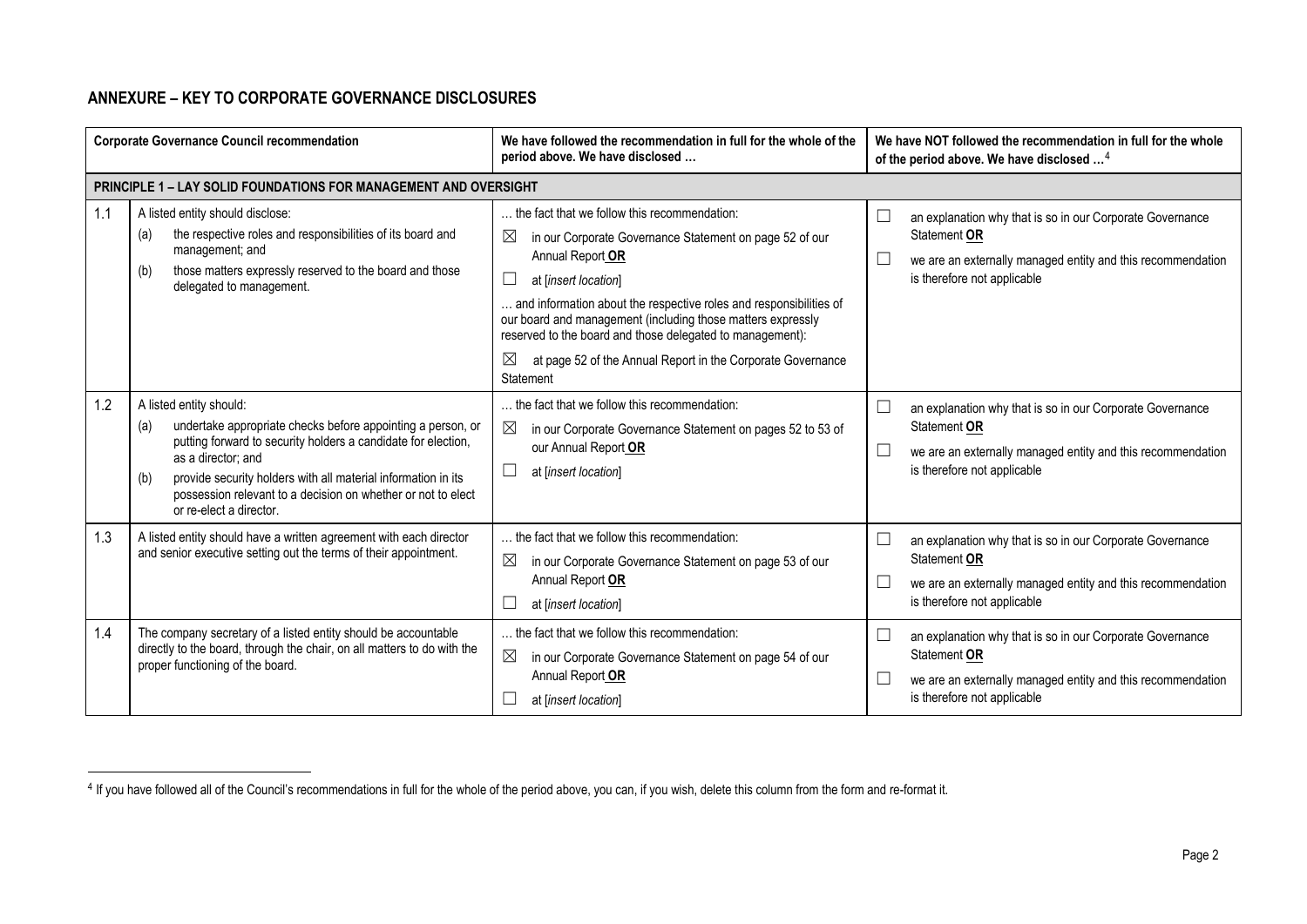| <b>Corporate Governance Council recommendation</b> |                                                         |                                                                                                                                                                                                                                                                                                                                                                                                                                                                                                                                                                                                                                                                                                                                                                                                                                                                                                                                                                                                                                         | We have followed the recommendation in full for the whole of the<br>period above. We have disclosed                                                                                                                                                                                                                                                                                                                                                                                                                                                                                                                                                                                                                                                                                                                                                                                                               |        | We have NOT followed the recommendation in full for the whole<br>of the period above. We have disclosed <sup>4</sup>                                                    |
|----------------------------------------------------|---------------------------------------------------------|-----------------------------------------------------------------------------------------------------------------------------------------------------------------------------------------------------------------------------------------------------------------------------------------------------------------------------------------------------------------------------------------------------------------------------------------------------------------------------------------------------------------------------------------------------------------------------------------------------------------------------------------------------------------------------------------------------------------------------------------------------------------------------------------------------------------------------------------------------------------------------------------------------------------------------------------------------------------------------------------------------------------------------------------|-------------------------------------------------------------------------------------------------------------------------------------------------------------------------------------------------------------------------------------------------------------------------------------------------------------------------------------------------------------------------------------------------------------------------------------------------------------------------------------------------------------------------------------------------------------------------------------------------------------------------------------------------------------------------------------------------------------------------------------------------------------------------------------------------------------------------------------------------------------------------------------------------------------------|--------|-------------------------------------------------------------------------------------------------------------------------------------------------------------------------|
| 1.5                                                | A listed entity should:<br>(a)<br>(b)<br>(c)            | have a diversity policy which includes requirements for the<br>board or a relevant committee of the board to set<br>measurable objectives for achieving gender diversity and to<br>assess annually both the objectives and the entity's progress<br>in achieving them;<br>disclose that policy or a summary of it; and<br>disclose as at the end of each reporting period the<br>measurable objectives for achieving gender diversity set by<br>the board or a relevant committee of the board in accordance<br>with the entity's diversity policy and its progress towards<br>achieving them and either:<br>(1) the respective proportions of men and women on the<br>board, in senior executive positions and across the<br>whole organisation (including how the entity has defined<br>"senior executive" for these purposes); or<br>(2) if the entity is a "relevant employer" under the Workplace<br>Gender Equality Act, the entity's most recent "Gender<br>Equality Indicators", as defined in and published under<br>that Act. | the fact that we have a diversity policy that complies with<br>paragraph (a):<br>⊠<br>in our Corporate Governance Statement on page 55 of our<br>Annual Report OR<br>at [insert location]<br>and a copy of our diversity policy or a summary of it:<br>$\boxtimes$<br>at<br>http://www.energyres.com.au/uploads/general/ERA Diversity P<br>olicy October 2017 - Final.pdf and the measurable objectives<br>for achieving gender diversity set by the board or a relevant<br>committee of the board in accordance with our diversity policy<br>and our progress towards achieving them:<br>$\boxtimes$<br>in our Corporate Governance Statement on page 56 of our<br>Annual Report OR<br>$\Box$<br>at [insert location]<br>and the information referred to in paragraphs $(c)(1)$ or $(2)$ :<br>$\boxtimes$<br>in our Corporate Governance Statement on page 56 of our<br>Annual Report OR<br>at [insert location] |        | an explanation why that is so in our Corporate Governance<br>Statement OR<br>we are an externally managed entity and this recommendation<br>is therefore not applicable |
| 1.6                                                | A listed entity should:<br>(a)<br>directors: and<br>(b) | have and disclose a process for periodically evaluating the<br>performance of the board, its committees and individual<br>disclose, in relation to each reporting period, whether a<br>performance evaluation was undertaken in the reporting<br>period in accordance with that process.                                                                                                                                                                                                                                                                                                                                                                                                                                                                                                                                                                                                                                                                                                                                                | the evaluation process referred to in paragraph (a):<br>$\boxtimes$<br>in our Corporate Governance Statement on page 54 of our<br>Annual Report OR<br>at [insert location]<br>and the information referred to in paragraph (b):<br>⊠<br>in our Corporate Governance Statement on page 54 of our<br>Annual Report OR<br>at [insert location]                                                                                                                                                                                                                                                                                                                                                                                                                                                                                                                                                                       | $\Box$ | an explanation why that is so in our Corporate Governance<br>Statement OR<br>we are an externally managed entity and this recommendation<br>is therefore not applicable |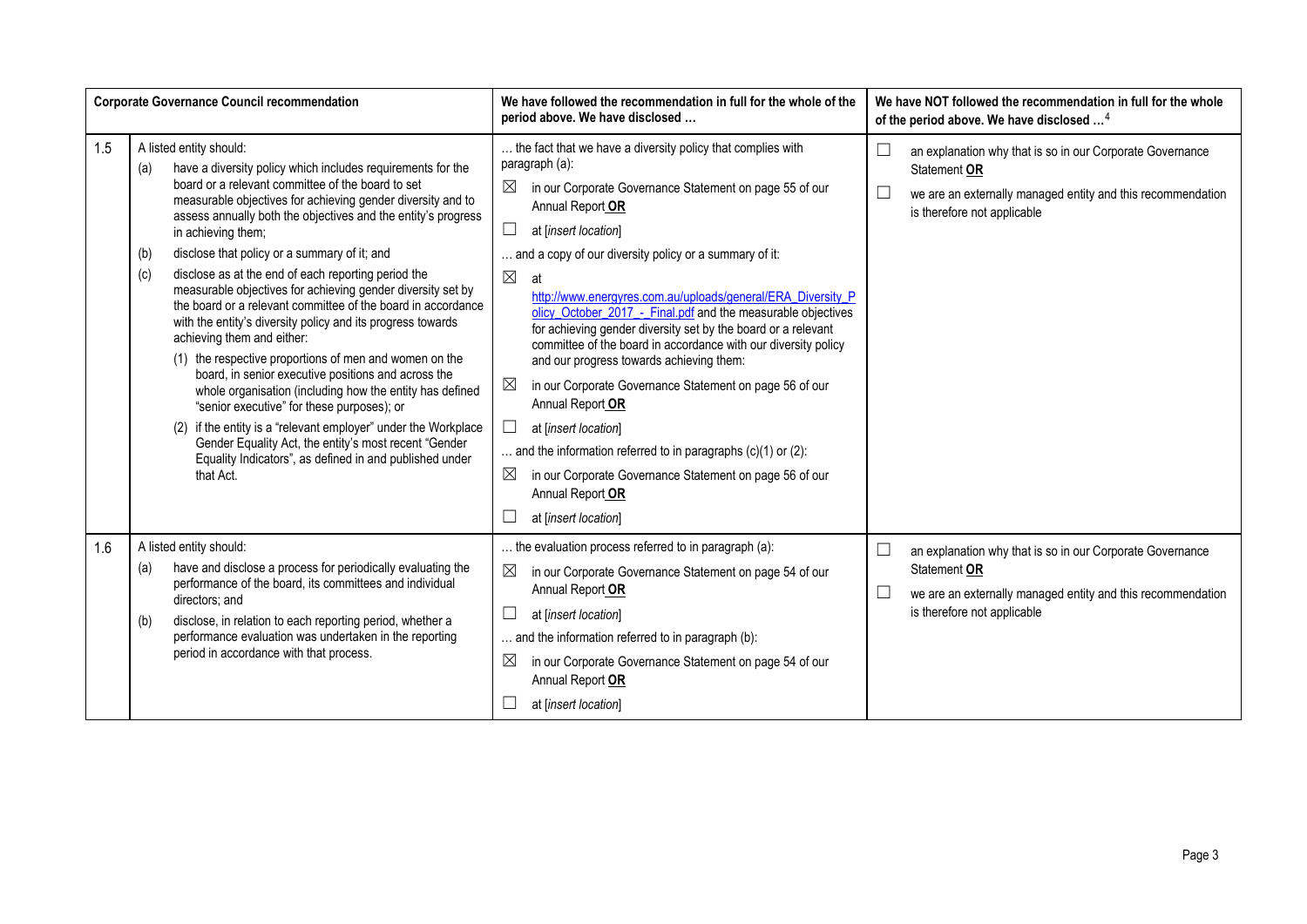| <b>Corporate Governance Council recommendation</b> |                                                                                                                                                                         |                                                                                                                                                                                                                                     | We have followed the recommendation in full for the whole of the<br>We have NOT followed the recommendation in full for the whole<br>period above. We have disclosed<br>of the period above. We have disclosed <sup>4</sup> |  |
|----------------------------------------------------|-------------------------------------------------------------------------------------------------------------------------------------------------------------------------|-------------------------------------------------------------------------------------------------------------------------------------------------------------------------------------------------------------------------------------|-----------------------------------------------------------------------------------------------------------------------------------------------------------------------------------------------------------------------------|--|
| 1.7                                                |                                                                                                                                                                         | A listed entity should:                                                                                                                                                                                                             | the evaluation process referred to in paragraph (a):<br>an explanation why that is so in our Corporate Governance                                                                                                           |  |
|                                                    | (a)                                                                                                                                                                     | have and disclose a process for periodically evaluating the                                                                                                                                                                         | Statement OR<br>in our Corporate Governance Statement OR                                                                                                                                                                    |  |
|                                                    | performance of its senior executives; and<br>disclose, in relation to each reporting period, whether a<br>(b)<br>performance evaluation was undertaken in the reporting | we are an externally managed entity and this recommendation<br>$\boxtimes$<br>at pages 33 to 36 of the Annual Report in the Remuneration<br>is therefore not applicable<br>Report and the information referred to in paragraph (b): |                                                                                                                                                                                                                             |  |
|                                                    |                                                                                                                                                                         | period in accordance with that process.                                                                                                                                                                                             | in our Corporate Governance Statement OR                                                                                                                                                                                    |  |
|                                                    |                                                                                                                                                                         |                                                                                                                                                                                                                                     | $\boxtimes$<br>at pages 33 to 36 of the Annual Report in the Remuneration<br>Report                                                                                                                                         |  |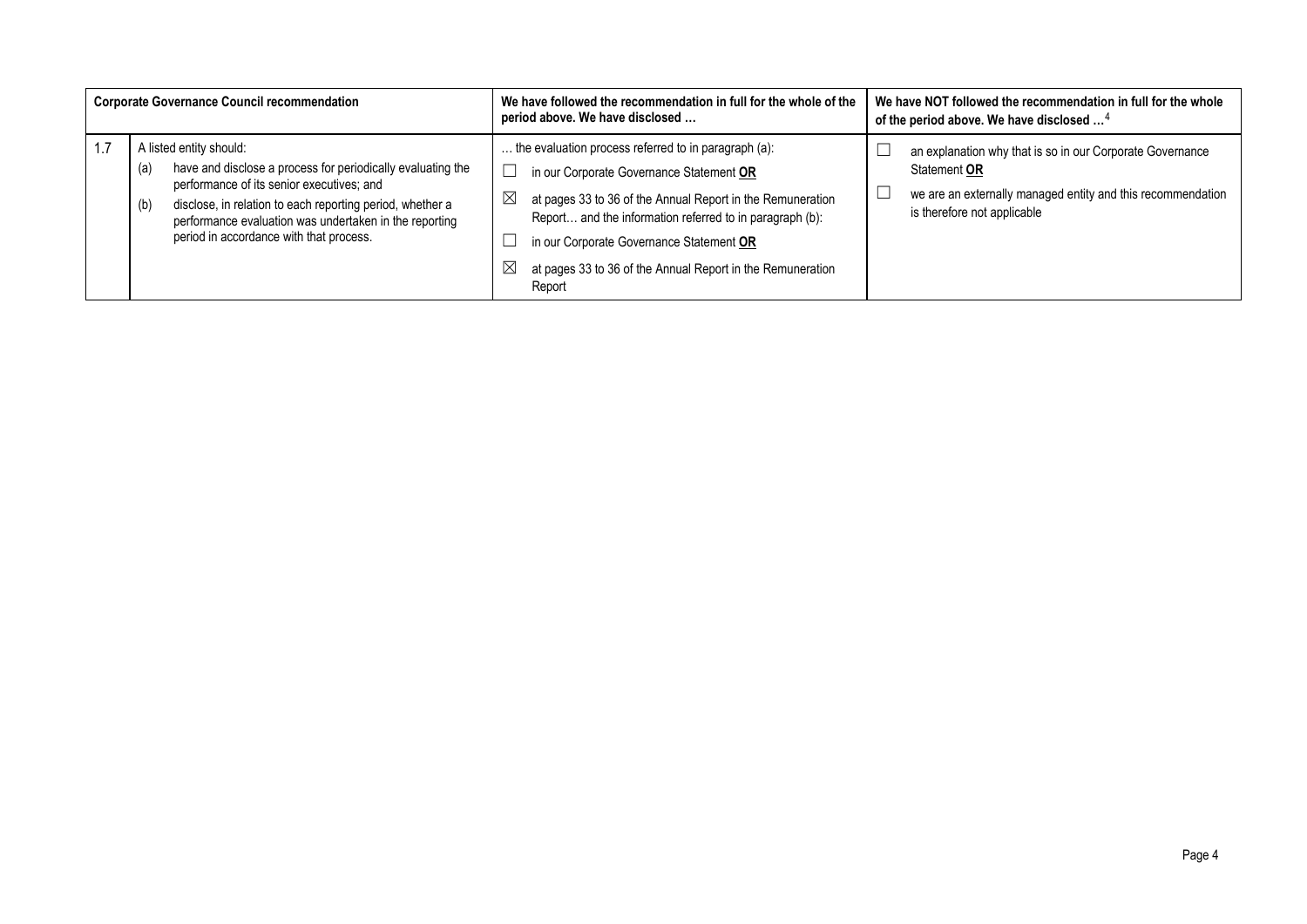| <b>Corporate Governance Council recommendation</b> |                                                                                                                                                                                                                                                                                                                                                                                                                                                                                                                                                                                                                                                                                                                                                                                                                                                                     | We have followed the recommendation in full for the whole of the<br>period above. We have disclosed                                                                                                                                                                                                                                                                                                                                                                                                                                                                                                                                                                                                                                                                                                                                                                                                                                                    | We have NOT followed the recommendation in full for the whole<br>of the period above. We have disclosed <sup>4</sup>                                                    |
|----------------------------------------------------|---------------------------------------------------------------------------------------------------------------------------------------------------------------------------------------------------------------------------------------------------------------------------------------------------------------------------------------------------------------------------------------------------------------------------------------------------------------------------------------------------------------------------------------------------------------------------------------------------------------------------------------------------------------------------------------------------------------------------------------------------------------------------------------------------------------------------------------------------------------------|--------------------------------------------------------------------------------------------------------------------------------------------------------------------------------------------------------------------------------------------------------------------------------------------------------------------------------------------------------------------------------------------------------------------------------------------------------------------------------------------------------------------------------------------------------------------------------------------------------------------------------------------------------------------------------------------------------------------------------------------------------------------------------------------------------------------------------------------------------------------------------------------------------------------------------------------------------|-------------------------------------------------------------------------------------------------------------------------------------------------------------------------|
|                                                    | PRINCIPLE 2 - STRUCTURE THE BOARD TO ADD VALUE                                                                                                                                                                                                                                                                                                                                                                                                                                                                                                                                                                                                                                                                                                                                                                                                                      |                                                                                                                                                                                                                                                                                                                                                                                                                                                                                                                                                                                                                                                                                                                                                                                                                                                                                                                                                        |                                                                                                                                                                         |
| 2.1                                                | The board of a listed entity should:<br>have a nomination committee which:<br>(a)<br>(1) has at least three members, a majority of whom are<br>independent directors; and<br>(2) is chaired by an independent director,<br>and disclose:<br>(3) the charter of the committee;<br>(4) the members of the committee; and<br>(5) as at the end of each reporting period, the number of<br>times the committee met throughout the period and<br>the individual attendances of the members at those<br>meetings; or<br>if it does not have a nomination committee, disclose that<br>(b)<br>fact and the processes it employs to address board<br>succession issues and to ensure that the board has the<br>appropriate balance of skills, knowledge, experience,<br>independence and diversity to enable it to discharge its<br>duties and responsibilities effectively. | [If the entity complies with paragraph (a):]<br>the fact that we have a nomination committee that complies with<br>paragraphs (1) and (2):<br>in our Corporate Governance Statement OR<br>Ш<br>⊔<br>at [insert location]<br>and a copy of the charter of the committee:<br>at [insert location]<br>ப<br>and the information referred to in paragraphs (4) and (5):<br>⊔<br>in our Corporate Governance Statement OR<br>$\Box$<br>at [insert location]<br>[If the entity complies with paragraph (b):]<br>the fact that we do not have a nomination committee and the<br>processes we employ to address board succession issues and to<br>ensure that the board has the appropriate balance of skills,<br>knowledge, experience, independence and diversity to enable it to<br>discharge its duties and responsibilities effectively:<br>⊠<br>in our Corporate Governance Statement on page 52 to 53 of the<br>Annual Report OR<br>at [insert location] | an explanation why that is so in our Corporate Governance<br>Statement OR<br>we are an externally managed entity and this recommendation<br>is therefore not applicable |
| 2.2                                                | A listed entity should have and disclose a board skills matrix<br>setting out the mix of skills and diversity that the board currently<br>has or is looking to achieve in its membership.                                                                                                                                                                                                                                                                                                                                                                                                                                                                                                                                                                                                                                                                           | our board skills matrix:<br>$\boxtimes$<br>in our Corporate Governance Statement on page 53 of the<br>Annual Report OR<br>at [insert location]                                                                                                                                                                                                                                                                                                                                                                                                                                                                                                                                                                                                                                                                                                                                                                                                         | an explanation why that is so in our Corporate Governance<br>Statement OR<br>we are an externally managed entity and this recommendation<br>is therefore not applicable |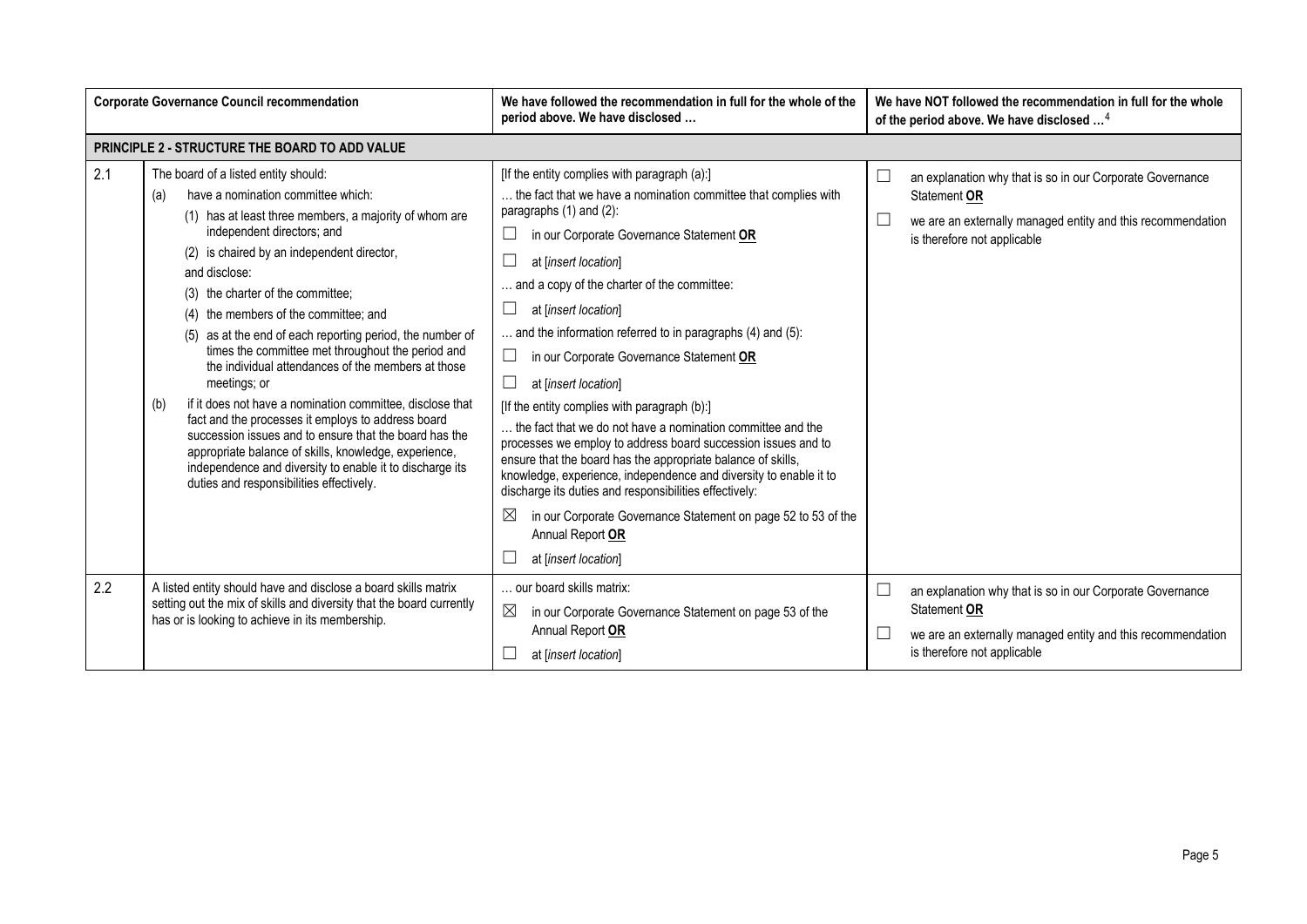| <b>Corporate Governance Council recommendation</b> |                                                                                                                                                                                                                                                                                                                                                                                                                                                                                                                                                        | We have followed the recommendation in full for the whole of the<br>period above. We have disclosed                                                                                                                                                                                                                                                                                                                                                                                                         | We have NOT followed the recommendation in full for the whole<br>of the period above. We have disclosed <sup>4</sup>                                                                                                   |
|----------------------------------------------------|--------------------------------------------------------------------------------------------------------------------------------------------------------------------------------------------------------------------------------------------------------------------------------------------------------------------------------------------------------------------------------------------------------------------------------------------------------------------------------------------------------------------------------------------------------|-------------------------------------------------------------------------------------------------------------------------------------------------------------------------------------------------------------------------------------------------------------------------------------------------------------------------------------------------------------------------------------------------------------------------------------------------------------------------------------------------------------|------------------------------------------------------------------------------------------------------------------------------------------------------------------------------------------------------------------------|
| 2.3                                                | A listed entity should disclose:<br>the names of the directors considered by the board to be<br>(a)<br>independent directors;<br>if a director has an interest, position, association or<br>(b)<br>relationship of the type described in Box 2.3 but the board<br>is of the opinion that it does not compromise the<br>independence of the director, the nature of the interest,<br>position, association or relationship in question and an<br>explanation of why the board is of that opinion; and<br>the length of service of each director.<br>(c) | the names of the directors considered by the board to be<br>independent directors:<br>$\boxtimes$<br>in our Corporate Governance Statement on page 54 of the<br>Annual Report OR<br>$\Box$<br>at [insert location]<br>and, where applicable, the information referred to in paragraph (b):<br>in our Corporate Governance Statement OR<br>at [insert location]<br>and the length of service of each director:<br>in our Corporate Governance Statement OR<br>⊠<br>at on pages 28 to 29 of the Annual Report | $\Box$<br>an explanation why that is so in our Corporate Governance<br>Statement                                                                                                                                       |
| 2.4                                                | A majority of the board of a listed entity should be independent<br>directors.                                                                                                                                                                                                                                                                                                                                                                                                                                                                         | the fact that we follow this recommendation:<br>in our Corporate Governance Statement OR<br>⊔<br>at [insert location]                                                                                                                                                                                                                                                                                                                                                                                       | ⊠<br>an explanation why that is so in our Corporate Governance<br>Statement on page 54 of the Annual Report OR<br>$\Box$<br>we are an externally managed entity and this recommendation<br>is therefore not applicable |
| 2.5                                                | The chair of the board of a listed entity should be an independent<br>director and, in particular, should not be the same person as the<br>CEO of the entity.                                                                                                                                                                                                                                                                                                                                                                                          | the fact that we follow this recommendation:<br>$\boxtimes$<br>in our Corporate Governance Statement on page 54 of the<br>Annual Report OR<br>at [insert location]                                                                                                                                                                                                                                                                                                                                          | an explanation why that is so in our Corporate Governance<br>L<br>Statement OR<br>we are an externally managed entity and this recommendation<br>⊔<br>is therefore not applicable                                      |
| 2.6                                                | A listed entity should have a program for inducting new directors<br>and provide appropriate professional development opportunities<br>for directors to develop and maintain the skills and knowledge<br>needed to perform their role as directors effectively.                                                                                                                                                                                                                                                                                        | the fact that we follow this recommendation:<br>$\boxtimes$<br>in our Corporate Governance Statement on page 53 of the<br>Annual Report OR<br>at [insert location]                                                                                                                                                                                                                                                                                                                                          | an explanation why that is so in our Corporate Governance<br>└<br>Statement OR<br>we are an externally managed entity and this recommendation<br>⊔<br>is therefore not applicable                                      |
| PRINCIPLE 3 - ACT ETHICALLY AND RESPONSIBLY        |                                                                                                                                                                                                                                                                                                                                                                                                                                                                                                                                                        |                                                                                                                                                                                                                                                                                                                                                                                                                                                                                                             |                                                                                                                                                                                                                        |
| 3.1                                                | A listed entity should:<br>have a code of conduct for its directors, senior executives<br>(a)<br>and employees; and<br>disclose that code or a summary of it.<br>(b)                                                                                                                                                                                                                                                                                                                                                                                   | our code of conduct or a summary of it:<br>in our Corporate Governance Statement on page 56 of the<br>$\boxtimes$<br>Annual Report OR<br>at http://www.energyres.com.au/media/corporate-governance/                                                                                                                                                                                                                                                                                                         | an explanation why that is so in our Corporate Governance<br>Statement                                                                                                                                                 |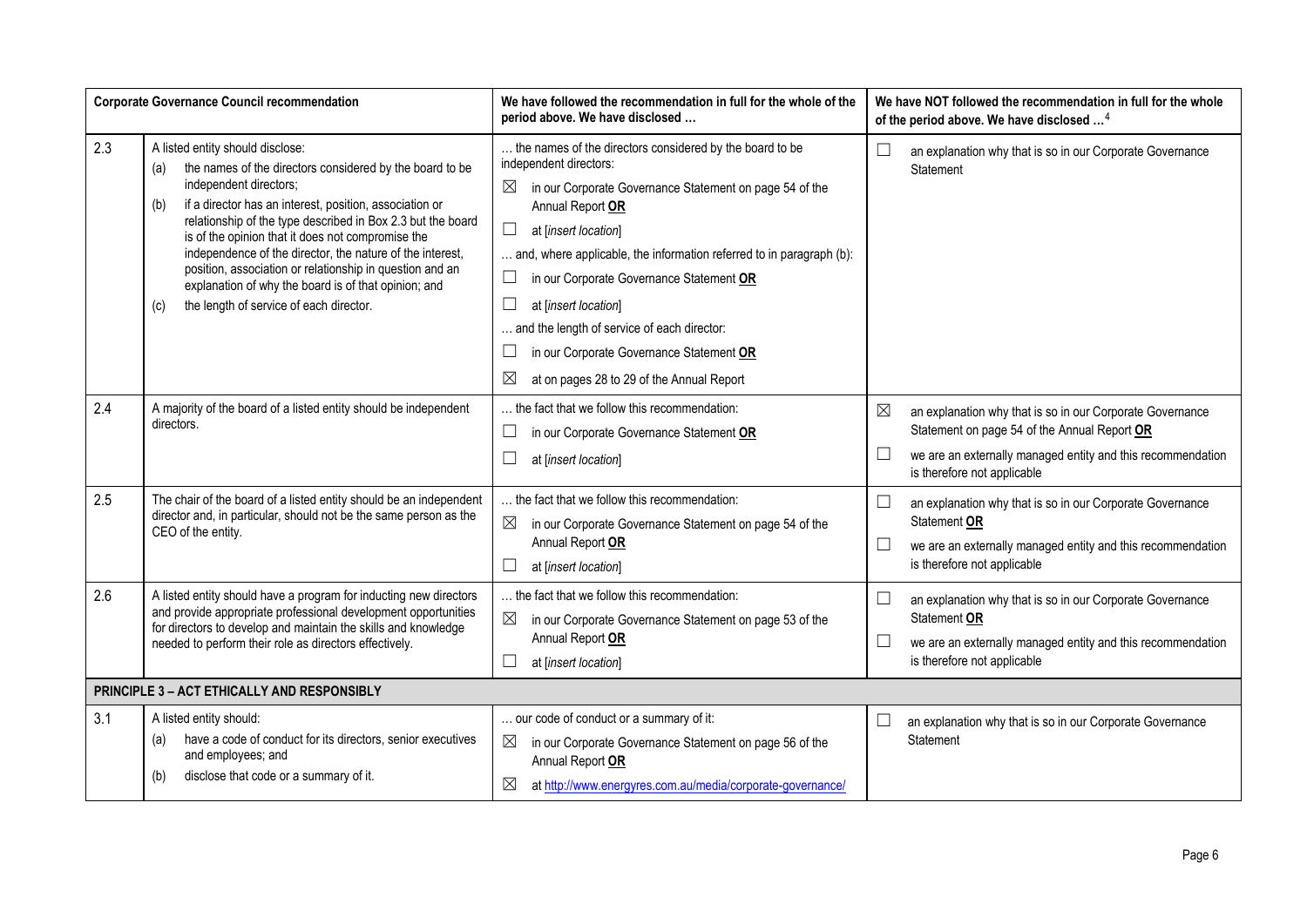| <b>Corporate Governance Council recommendation</b> |                                                                                                                                                                                                                                                                                                                                                                                                                                                                                                                                                                                                                                                                                                                                                                                                                                                                                                                                                                                      | We have followed the recommendation in full for the whole of the<br>period above. We have disclosed | We have NOT followed the recommendation in full for the whole<br>of the period above. We have disclosed <sup>4</sup>                                                                                                                                                                                                                                                                                                                                                                                                                                                                                                                                                                                                                                                                                                                                                                                                                                                                                                                                                                                                                                                                                                                                                                                |                                                                             |
|----------------------------------------------------|--------------------------------------------------------------------------------------------------------------------------------------------------------------------------------------------------------------------------------------------------------------------------------------------------------------------------------------------------------------------------------------------------------------------------------------------------------------------------------------------------------------------------------------------------------------------------------------------------------------------------------------------------------------------------------------------------------------------------------------------------------------------------------------------------------------------------------------------------------------------------------------------------------------------------------------------------------------------------------------|-----------------------------------------------------------------------------------------------------|-----------------------------------------------------------------------------------------------------------------------------------------------------------------------------------------------------------------------------------------------------------------------------------------------------------------------------------------------------------------------------------------------------------------------------------------------------------------------------------------------------------------------------------------------------------------------------------------------------------------------------------------------------------------------------------------------------------------------------------------------------------------------------------------------------------------------------------------------------------------------------------------------------------------------------------------------------------------------------------------------------------------------------------------------------------------------------------------------------------------------------------------------------------------------------------------------------------------------------------------------------------------------------------------------------|-----------------------------------------------------------------------------|
|                                                    | <b>PRINCIPLE 4 - SAFEGUARD INTEGRITY IN CORPORATE REPORTING</b>                                                                                                                                                                                                                                                                                                                                                                                                                                                                                                                                                                                                                                                                                                                                                                                                                                                                                                                      |                                                                                                     |                                                                                                                                                                                                                                                                                                                                                                                                                                                                                                                                                                                                                                                                                                                                                                                                                                                                                                                                                                                                                                                                                                                                                                                                                                                                                                     |                                                                             |
| 4.1                                                | The board of a listed entity should:<br>have an audit committee which:<br>(a)<br>(1) has at least three members, all of whom are non-<br>executive directors and a majority of whom are<br>independent directors; and<br>(2) is chaired by an independent director, who is not the<br>chair of the board.<br>and disclose:<br>(3) the charter of the committee:<br>(4) the relevant qualifications and experience of the<br>members of the committee: and<br>(5) in relation to each reporting period, the number of<br>times the committee met throughout the period and<br>the individual attendances of the members at those<br>meetings; or<br>if it does not have an audit committee, disclose that fact<br>(b)<br>and the processes it employs that independently verify and<br>safeguard the integrity of its corporate reporting, including<br>the processes for the appointment and removal of the<br>external auditor and the rotation of the audit engagement<br>partner. |                                                                                                     | [If the entity complies with paragraph (a):]<br>the fact that we have an audit committee that complies with<br>paragraphs $(1)$ and $(2)$ :<br>in our Corporate Governance Statement on page 54 of the<br>$\boxtimes$<br>Annual Report OR<br>at linsert location]<br>and a copy of the charter of the committee:<br>at [insert location]<br>and the information referred to in paragraphs (4) and (5):<br>in our Corporate Governance Statement OR<br>$\boxtimes$ The charter of the Audit and Risk Committee is available at<br>http://www.energyres.com.au/media/corporate-governance/ and the<br>qualifications and experience of the members of the committee are set<br>out on pages 28 to 29 of the Annual Report.<br>Details of the number of times the committee met and individual<br>attendances of members is set out on page 32 of the Annual Report<br>[If the entity complies with paragraph (b):]<br>the fact that we do not have an audit committee and the processes<br>we employ that independently verify and safeguard the integrity of our<br>corporate reporting, including the processes for the appointment and<br>removal of the external auditor and the rotation of the audit<br>engagement partner:<br>in our Corporate Governance Statement OR<br>at [insert location] | an explanation why that is so in our Corporate Governance<br>∟<br>Statement |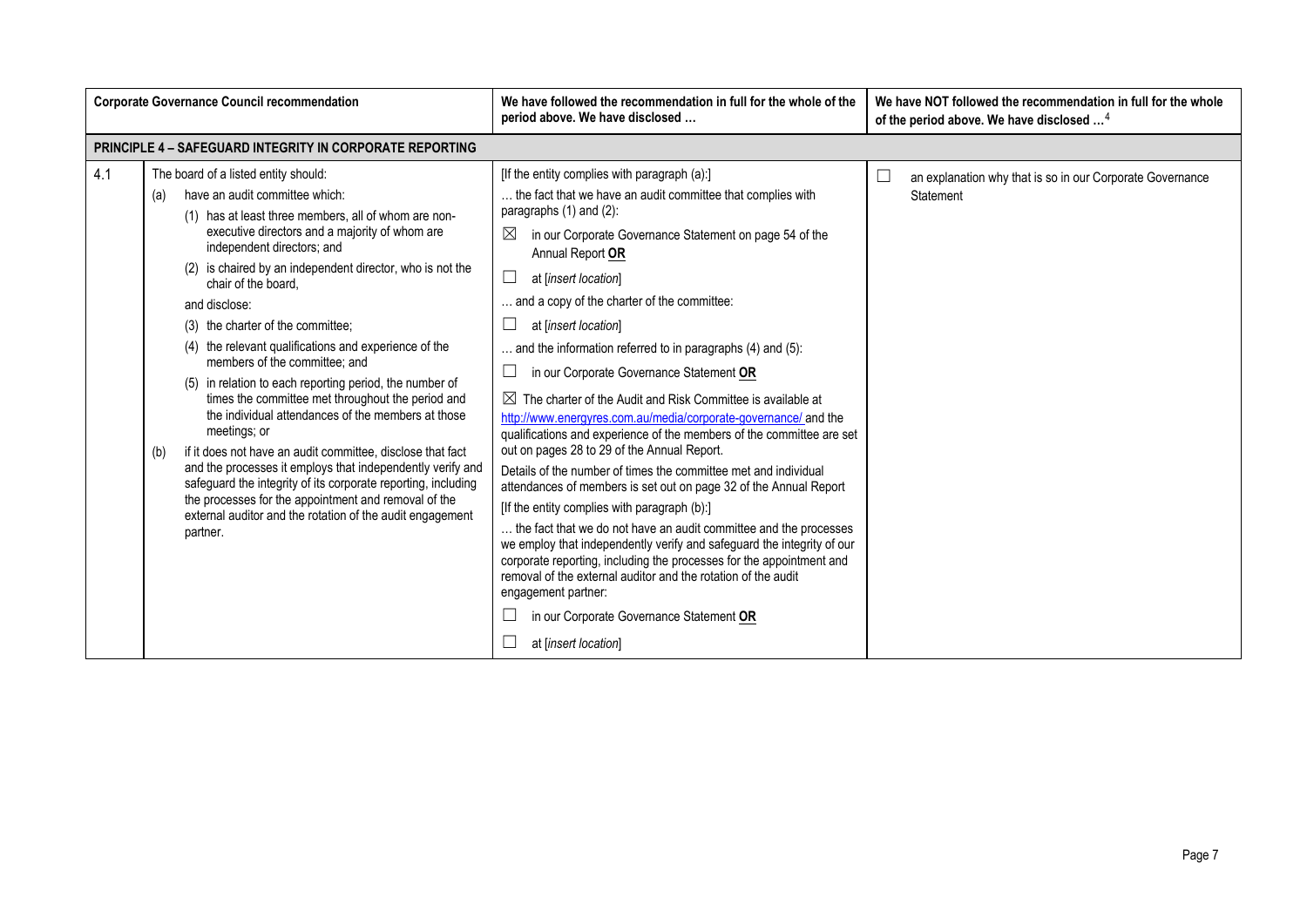| <b>Corporate Governance Council recommendation</b> |                                                                                                                                                                                                                                                                                                                                                                                                                                                                                                                                                                                                     | We have followed the recommendation in full for the whole of the<br>period above. We have disclosed                                                                                                                    | We have NOT followed the recommendation in full for the whole<br>of the period above. We have disclosed <sup>4</sup>                                                                                                              |
|----------------------------------------------------|-----------------------------------------------------------------------------------------------------------------------------------------------------------------------------------------------------------------------------------------------------------------------------------------------------------------------------------------------------------------------------------------------------------------------------------------------------------------------------------------------------------------------------------------------------------------------------------------------------|------------------------------------------------------------------------------------------------------------------------------------------------------------------------------------------------------------------------|-----------------------------------------------------------------------------------------------------------------------------------------------------------------------------------------------------------------------------------|
| 4.2                                                | The board of a listed entity should, before it approves the entity's<br>financial statements for a financial period, receive from its CEO<br>and CFO a declaration that, in their opinion, the financial records<br>of the entity have been properly maintained and that the financial<br>statements comply with the appropriate accounting standards<br>and give a true and fair view of the financial position and<br>performance of the entity and that the opinion has been formed<br>on the basis of a sound system of risk management and internal<br>control which is operating effectively. | the fact that we follow this recommendation:<br>⊠<br>in our Corporate Governance Statement on page 57 of the<br>Annual Report OR<br>at [insert location]                                                               | П<br>an explanation why that is so in our Corporate Governance<br>Statement                                                                                                                                                       |
| 4.3                                                | A listed entity that has an AGM should ensure that its external<br>auditor attends its AGM and is available to answer questions<br>from security holders relevant to the audit.                                                                                                                                                                                                                                                                                                                                                                                                                     | the fact that we follow this recommendation:<br>⊠<br>in our Corporate Governance Statement on page 57 of the<br>Annual Report OR<br>at [insert location]                                                               | an explanation why that is so in our Corporate Governance<br>Statement OR<br>$\Box$<br>we are an externally managed entity that does not hold an<br>annual general meeting and this recommendation is therefore<br>not applicable |
|                                                    | <b>PRINCIPLE 5 - MAKE TIMELY AND BALANCED DISCLOSURE</b>                                                                                                                                                                                                                                                                                                                                                                                                                                                                                                                                            |                                                                                                                                                                                                                        |                                                                                                                                                                                                                                   |
| 5.1                                                | A listed entity should:<br>have a written policy for complying with its continuous<br>(a)<br>disclosure obligations under the Listing Rules; and<br>disclose that policy or a summary of it.<br>(b)                                                                                                                                                                                                                                                                                                                                                                                                 | our continuous disclosure compliance policy or a summary of it:<br>⊠<br>in our Corporate Governance Statement on page 57 of the<br>Annual Report OR<br>⊠<br>at http://www.energyres.com.au/media/corporate-governance/ | an explanation why that is so in our Corporate Governance<br><b>Statement</b>                                                                                                                                                     |
|                                                    | PRINCIPLE 6 - RESPECT THE RIGHTS OF SECURITY HOLDERS                                                                                                                                                                                                                                                                                                                                                                                                                                                                                                                                                |                                                                                                                                                                                                                        |                                                                                                                                                                                                                                   |
| 6.1                                                | A listed entity should provide information about itself and its<br>governance to investors via its website.                                                                                                                                                                                                                                                                                                                                                                                                                                                                                         | information about us and our governance on our website:<br>$\boxtimes$<br>at<br>http://www.energyres.com.au/company/<br>http://www.energyres.com.au/media/corporate-governance/                                        | an explanation why that is so in our Corporate Governance<br>Statement                                                                                                                                                            |
| 6.2                                                | A listed entity should design and implement an investor relations<br>program to facilitate effective two-way communication with<br>investors.                                                                                                                                                                                                                                                                                                                                                                                                                                                       | the fact that we follow this recommendation:<br>⊠<br>in our Corporate Governance Statement on page 57 of the<br>Annual Report OR<br>at [insert location]                                                               | $\Box$<br>an explanation why that is so in our Corporate Governance<br>Statement                                                                                                                                                  |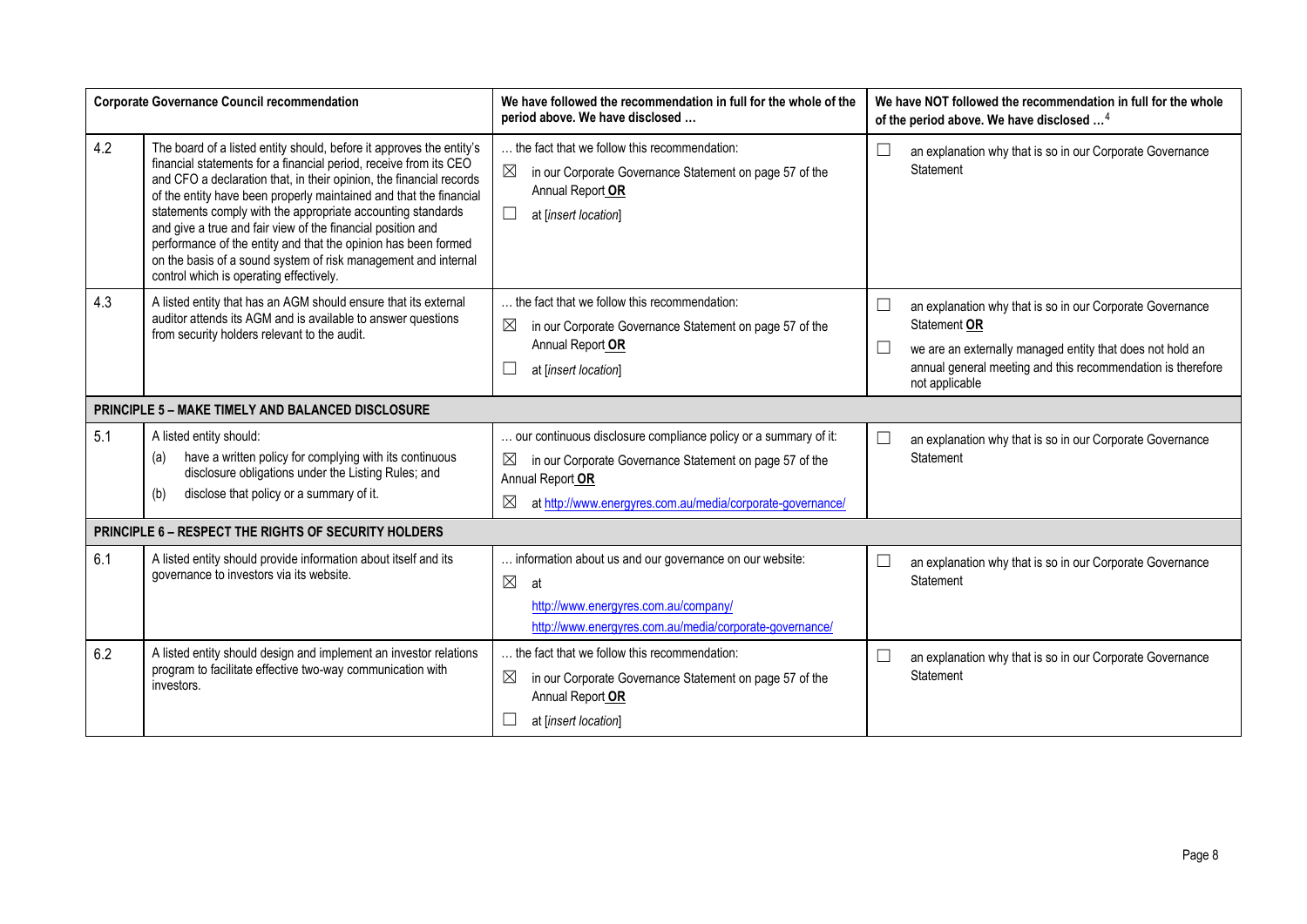| <b>Corporate Governance Council recommendation</b> |                                                                                                                                                                                                                                                                                                                                                                                                                                                                                                                                                                                                                                                                                                                                                    | We have followed the recommendation in full for the whole of the<br>period above. We have disclosed                                                                                                                                                                                                                                                                                                                                                                                                                                                                                                                                                                                                                                                                                                                                                                              | We have NOT followed the recommendation in full for the whole<br>of the period above. We have disclosed <sup>4</sup>                                                                                                                          |
|----------------------------------------------------|----------------------------------------------------------------------------------------------------------------------------------------------------------------------------------------------------------------------------------------------------------------------------------------------------------------------------------------------------------------------------------------------------------------------------------------------------------------------------------------------------------------------------------------------------------------------------------------------------------------------------------------------------------------------------------------------------------------------------------------------------|----------------------------------------------------------------------------------------------------------------------------------------------------------------------------------------------------------------------------------------------------------------------------------------------------------------------------------------------------------------------------------------------------------------------------------------------------------------------------------------------------------------------------------------------------------------------------------------------------------------------------------------------------------------------------------------------------------------------------------------------------------------------------------------------------------------------------------------------------------------------------------|-----------------------------------------------------------------------------------------------------------------------------------------------------------------------------------------------------------------------------------------------|
| 6.3                                                | A listed entity should disclose the policies and processes it has in<br>place to facilitate and encourage participation at meetings of<br>security holders.                                                                                                                                                                                                                                                                                                                                                                                                                                                                                                                                                                                        | our policies and processes for facilitating and encouraging<br>participation at meetings of security holders:<br>$\boxtimes$<br>in our Corporate Governance Statement on page 57 of the<br>Annual Report OR<br>at [insert location]                                                                                                                                                                                                                                                                                                                                                                                                                                                                                                                                                                                                                                              | $\Box$<br>an explanation why that is so in our Corporate Governance<br>Statement OR<br>we are an externally managed entity that does not hold<br>periodic meetings of security holders and this recommendation<br>is therefore not applicable |
| 6.4                                                | A listed entity should give security holders the option to receive<br>communications from, and send communications to, the entity<br>and its security registry electronically.                                                                                                                                                                                                                                                                                                                                                                                                                                                                                                                                                                     | the fact that we follow this recommendation:<br>⊠<br>in our Corporate Governance Statement on page 57 of the<br>Annual Report OR<br>at [insert location]                                                                                                                                                                                                                                                                                                                                                                                                                                                                                                                                                                                                                                                                                                                         | an explanation why that is so in our Corporate Governance<br>Statement                                                                                                                                                                        |
|                                                    | <b>PRINCIPLE 7 - RECOGNISE AND MANAGE RISK</b>                                                                                                                                                                                                                                                                                                                                                                                                                                                                                                                                                                                                                                                                                                     |                                                                                                                                                                                                                                                                                                                                                                                                                                                                                                                                                                                                                                                                                                                                                                                                                                                                                  |                                                                                                                                                                                                                                               |
| 7.1                                                | The board of a listed entity should:<br>have a committee or committees to oversee risk, each of<br>(a)<br>which:<br>(1) has at least three members, a majority of whom are<br>independent directors; and<br>(2) is chaired by an independent director,<br>and disclose:<br>(3) the charter of the committee;<br>(4) the members of the committee; and<br>(5) as at the end of each reporting period, the number of<br>times the committee met throughout the period and<br>the individual attendances of the members at those<br>meetings; or<br>if it does not have a risk committee or committees that<br>(b)<br>satisfy (a) above, disclose that fact and the processes it<br>employs for overseeing the entity's risk management<br>framework. | [If the entity complies with paragraph (a):]<br>the fact that we have a committee or committees to oversee risk<br>that comply with paragraphs (1) and (2):<br>$\bowtie$<br>in our Corporate Governance Statement on pages 56 to 57 of<br>the Annual Report OR<br>at [insert location]<br>and a copy of the charter of the committee:<br>⊠<br>at http://www.energyres.com.au/media/corporate-governance/<br>and the information referred to in paragraphs (4) and (5):<br>$\boxtimes$<br>in our Corporate Governance Statement on page 54 of the<br>Annual Report OR<br>at [insert location]<br>[If the entity complies with paragraph (b):]<br>the fact that we do not have a risk committee or committees that<br>satisfy (a) and the processes we employ for overseeing our risk<br>management framework:<br>in our Corporate Governance Statement OR<br>at [insert location] | an explanation why that is so in our Corporate Governance<br>Statement                                                                                                                                                                        |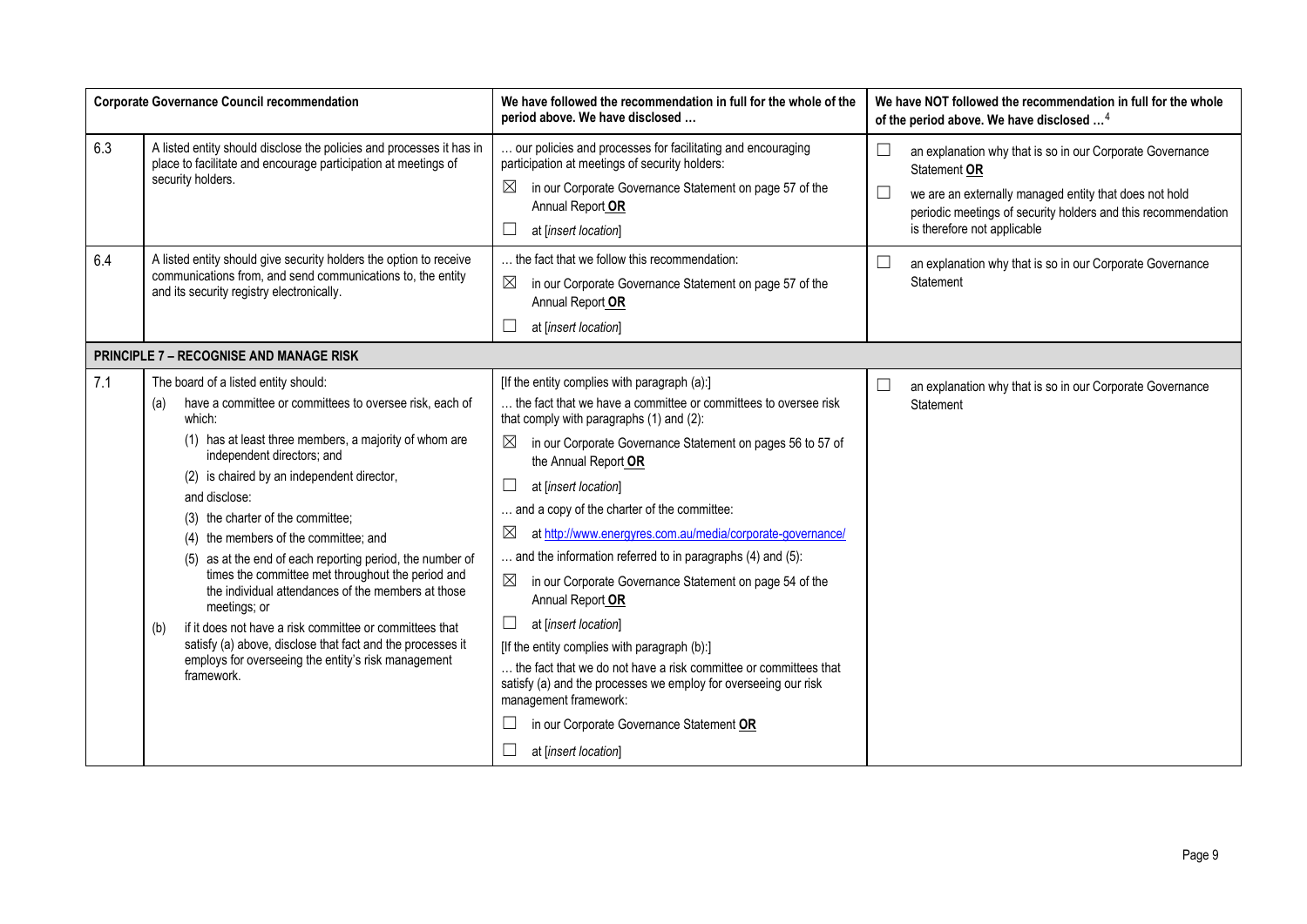|     | <b>Corporate Governance Council recommendation</b>                                                                                                                                                                                                                                                                                                                           | We have followed the recommendation in full for the whole of the<br>period above. We have disclosed                                                                                                                                                                                                                                                                                                                                                                                                                                                                                                                | We have NOT followed the recommendation in full for the whole<br>of the period above. We have disclosed <sup>4</sup> |
|-----|------------------------------------------------------------------------------------------------------------------------------------------------------------------------------------------------------------------------------------------------------------------------------------------------------------------------------------------------------------------------------|--------------------------------------------------------------------------------------------------------------------------------------------------------------------------------------------------------------------------------------------------------------------------------------------------------------------------------------------------------------------------------------------------------------------------------------------------------------------------------------------------------------------------------------------------------------------------------------------------------------------|----------------------------------------------------------------------------------------------------------------------|
| 7.2 | The board or a committee of the board should:<br>review the entity's risk management framework at least<br>(a)<br>annually to satisfy itself that it continues to be sound; and                                                                                                                                                                                              | the fact that board or a committee of the board reviews the entity's<br>risk management framework at least annually to satisfy itself that it<br>continues to be sound:                                                                                                                                                                                                                                                                                                                                                                                                                                            | $\Box$<br>an explanation why that is so in our Corporate Governance<br>Statement                                     |
|     | disclose, in relation to each reporting period, whether such<br>(b)<br>a review has taken place.                                                                                                                                                                                                                                                                             | $\boxtimes$<br>in our Corporate Governance Statement on pages 56 to 57 of<br>the Annual Report OR                                                                                                                                                                                                                                                                                                                                                                                                                                                                                                                  |                                                                                                                      |
|     |                                                                                                                                                                                                                                                                                                                                                                              | $\Box$<br>at [insert location]                                                                                                                                                                                                                                                                                                                                                                                                                                                                                                                                                                                     |                                                                                                                      |
|     |                                                                                                                                                                                                                                                                                                                                                                              | and that such a review has taken place in the reporting period<br>covered by this Appendix 4G:                                                                                                                                                                                                                                                                                                                                                                                                                                                                                                                     |                                                                                                                      |
|     |                                                                                                                                                                                                                                                                                                                                                                              | $\boxtimes$<br>in our Corporate Governance Statement on page 57 of the<br>Annual Report OR                                                                                                                                                                                                                                                                                                                                                                                                                                                                                                                         |                                                                                                                      |
|     |                                                                                                                                                                                                                                                                                                                                                                              | at [insert location]                                                                                                                                                                                                                                                                                                                                                                                                                                                                                                                                                                                               |                                                                                                                      |
| 7.3 | A listed entity should disclose:<br>if it has an internal audit function, how the function is<br>(a)<br>structured and what role it performs; or<br>if it does not have an internal audit function, that fact and<br>(b)<br>the processes it employs for evaluating and continually<br>improving the effectiveness of its risk management and<br>internal control processes. | [If the entity complies with paragraph (a):]<br>how our internal audit function is structured and what role it<br>performs:<br>$\boxtimes$<br>in our Corporate Governance Statement on page 56 of the<br>Annual Report OR<br>$\Box$<br>at [insert location]<br>[If the entity complies with paragraph (b):]<br>the fact that we do not have an internal audit function and the<br>processes we employ for evaluating and continually improving the<br>effectiveness of our risk management and internal control processes:<br>$\Box$<br>in our Corporate Governance Statement OR<br>$\Box$<br>at [insert location] | $\Box$<br>an explanation why that is so in our Corporate Governance<br>Statement                                     |
| 7.4 | A listed entity should disclose whether it has any material<br>exposure to economic, environmental and social sustainability<br>risks and, if it does, how it manages or intends to manage those<br>risks.                                                                                                                                                                   | whether we have any material exposure to economic,<br>environmental and social sustainability risks and, if we do, how we<br>manage or intend to manage those risks:<br>$\boxtimes$<br>in our Corporate Governance Statement on page 57 of the<br>Annual Report OR<br>at the 'Business Risks' section on pages 14 to 19 of the<br>Annual Report                                                                                                                                                                                                                                                                    | $\Box$<br>an explanation why that is so in our Corporate Governance<br>Statement                                     |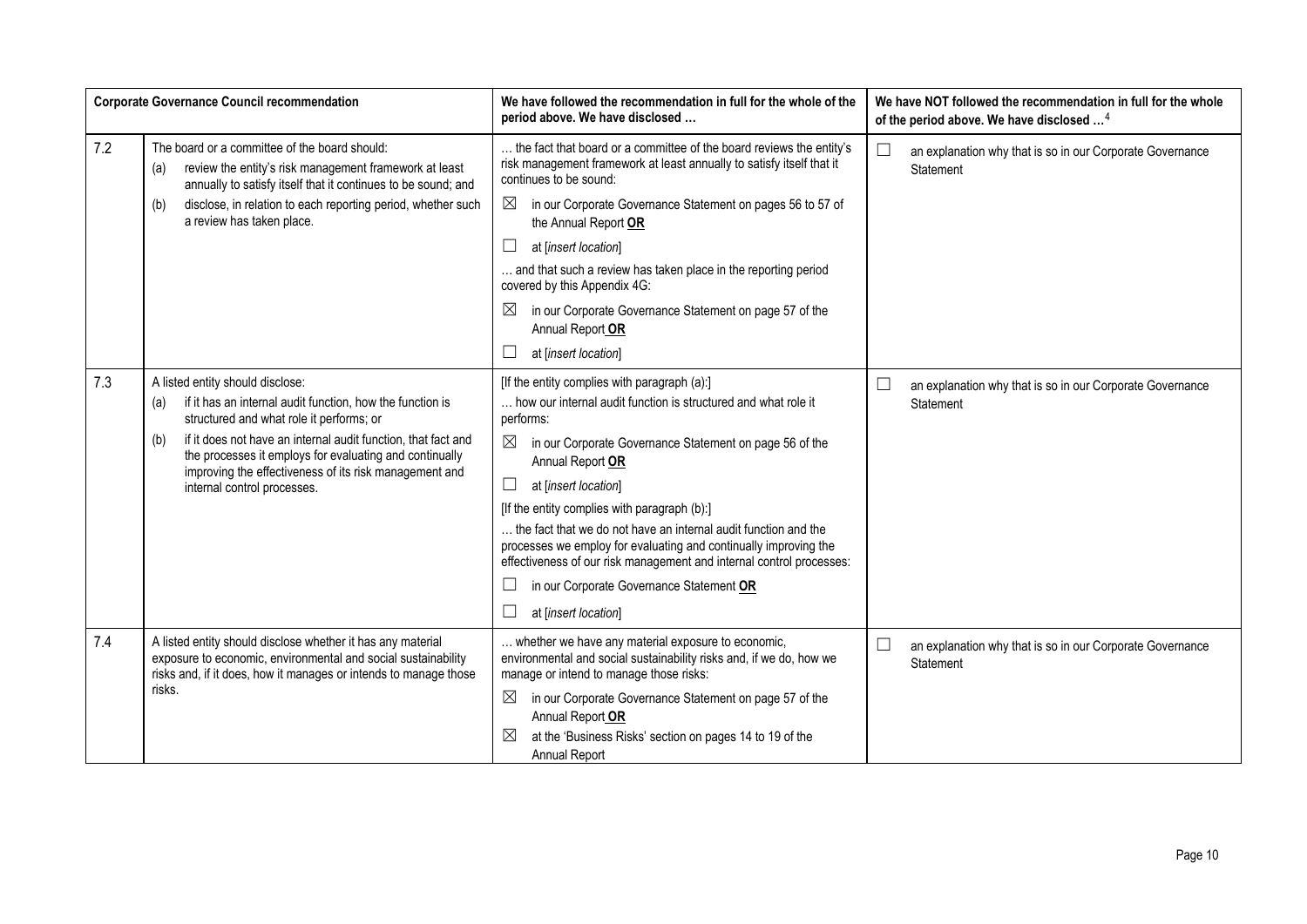| <b>Corporate Governance Council recommendation</b> |                                                                                                                                                                                                                                                                                                                                                                                                                                                                                                                                                                                                                                                                                                                                                                                                      | We have followed the recommendation in full for the whole of the<br>period above. We have disclosed                                                                                                                                                                                                                                                                                                                                                                                                                                                                                                                                                                                                                                                                                                                                                                                                                                                                            | We have NOT followed the recommendation in full for the whole<br>of the period above. We have disclosed <sup>4</sup>                                                                        |
|----------------------------------------------------|------------------------------------------------------------------------------------------------------------------------------------------------------------------------------------------------------------------------------------------------------------------------------------------------------------------------------------------------------------------------------------------------------------------------------------------------------------------------------------------------------------------------------------------------------------------------------------------------------------------------------------------------------------------------------------------------------------------------------------------------------------------------------------------------------|--------------------------------------------------------------------------------------------------------------------------------------------------------------------------------------------------------------------------------------------------------------------------------------------------------------------------------------------------------------------------------------------------------------------------------------------------------------------------------------------------------------------------------------------------------------------------------------------------------------------------------------------------------------------------------------------------------------------------------------------------------------------------------------------------------------------------------------------------------------------------------------------------------------------------------------------------------------------------------|---------------------------------------------------------------------------------------------------------------------------------------------------------------------------------------------|
|                                                    | <b>PRINCIPLE 8 - REMUNERATE FAIRLY AND RESPONSIBLY</b>                                                                                                                                                                                                                                                                                                                                                                                                                                                                                                                                                                                                                                                                                                                                               |                                                                                                                                                                                                                                                                                                                                                                                                                                                                                                                                                                                                                                                                                                                                                                                                                                                                                                                                                                                |                                                                                                                                                                                             |
| 8.1                                                | The board of a listed entity should:<br>have a remuneration committee which:<br>(a)<br>(1) has at least three members, a majority of whom are<br>independent directors; and<br>(2) is chaired by an independent director,<br>and disclose:<br>(3) the charter of the committee;<br>(4) the members of the committee; and<br>(5) as at the end of each reporting period, the number of<br>times the committee met throughout the period and<br>the individual attendances of the members at those<br>meetings; or<br>if it does not have a remuneration committee, disclose that<br>(b)<br>fact and the processes it employs for setting the level and<br>composition of remuneration for directors and senior<br>executives and ensuring that such remuneration is<br>appropriate and not excessive. | [If the entity complies with paragraph (a):]<br>the fact that we have a remuneration committee that complies with<br>paragraphs (1) and (2):<br>$\boxtimes$<br>in our Corporate Governance Statement on page 54 of the<br>Annual Report OR<br>at [insert location]<br>and a copy of the charter of the committee:<br>$\boxtimes$<br>at http://www.energyres.com.au/media/corporate-governance/<br>and the information referred to in paragraphs (4) and (5):<br>⊠<br>in our Corporate Governance Statement on page 54 of the<br>Annual Report OR<br>$\Box$<br>at [insert location]<br>[If the entity complies with paragraph (b):]<br>the fact that we do not have a remuneration committee and the<br>processes we employ for setting the level and composition of<br>remuneration for directors and senior executives and ensuring that<br>such remuneration is appropriate and not excessive:<br>in our Corporate Governance Statement OR<br>ш<br>ш<br>at [insert location] | $\Box$<br>an explanation why that is so in our Corporate Governance<br>Statement OR<br>$\Box$<br>we are an externally managed entity and this recommendation is<br>therefore not applicable |
| 8.2                                                | A listed entity should separately disclose its policies and<br>practices regarding the remuneration of non-executive directors<br>and the remuneration of executive directors and other senior<br>executives.                                                                                                                                                                                                                                                                                                                                                                                                                                                                                                                                                                                        | separately our remuneration policies and practices regarding the<br>remuneration of non-executive directors and the remuneration of<br>executive directors and other senior executives:<br>Ш<br>in our Corporate Governance Statement OR<br>$\boxtimes$<br>at pages 33 to 47 of the Annual Report in the Remuneration<br>Report                                                                                                                                                                                                                                                                                                                                                                                                                                                                                                                                                                                                                                                | $\Box$<br>an explanation why that is so in our Corporate Governance<br>Statement OR<br>$\Box$<br>we are an externally managed entity and this recommendation<br>is therefore not applicable |